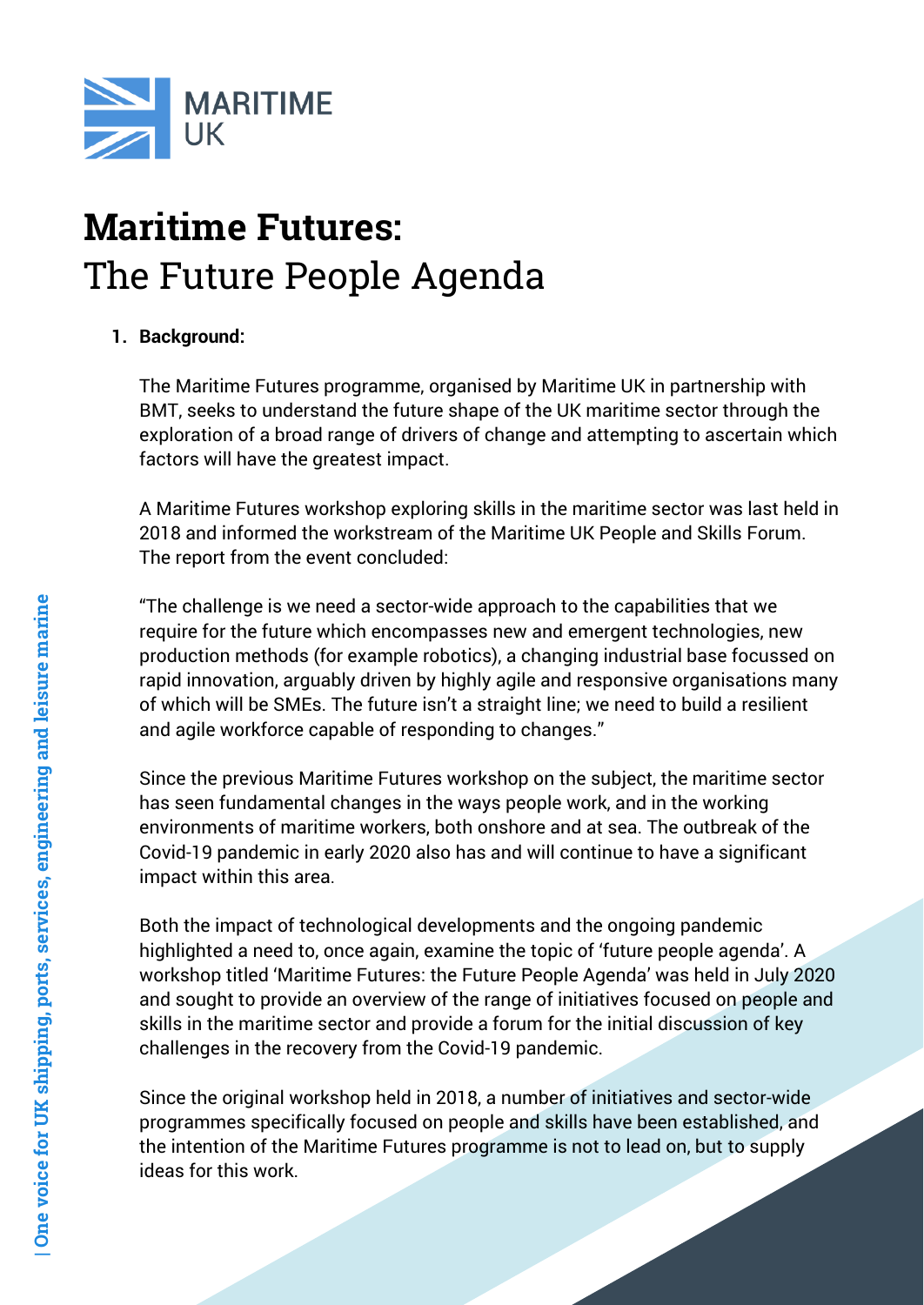Significant initiatives include:

- Maritime Skills Commission
- Maritime Careers Taskforce and Maritime Careers campaign
- Diversity in Maritime Taskforce and associated networks
- Publication of the Department for Transport's Maritime 2050 Strategy and People Route Map
- Work underway in the Maritime Enterprise Working Group responding to the National Shipbuilding Strategy

In addition to these significant initiatives, people and skills is a significant component of the Maritime Sector Recovery Plan, published by Maritime UK as a response to the initial outbreak of the pandemic. The document, which details desired action from both government and industry, outlines necessary efforts to reappraise labour needs and working practices, examining the effects of Covid-19 on working life and unemployment, as well as the need to enrich and diversify the workforce to tackle future challenges.

## **2. Maritime Futures: The Future People Agenda Workshop, 28 July 2020**

## **a) Workshop agenda and objectives**

Workshop agenda:

- 1. Introduction Richard Westgarth
- 2. Workshop objectives Richard Westgarth

3.Government context: DfT People Route Map - Kerry Hourihan, Department for Transport

4. Industry context: Maritime Skills Commission and related activity - Karen Waltham, Maritime Skills Commission

- 5. Short term factors of change Richard Westgarth
- 6. Long term factors of change Richard Westgarth
- 7. Discussion: The Future People Agenda

The objectives for the workshop were:

- To discuss and identify key priority areas for the UK's maritime sector related to people and skills over the coming years
- To identify recommended actions for those working within this area for the maritime sector, such as DfT and the Maritime Skills Commission
- Focus on COVID-19 recovery, but also the very long term, as set out in Maritime 2050

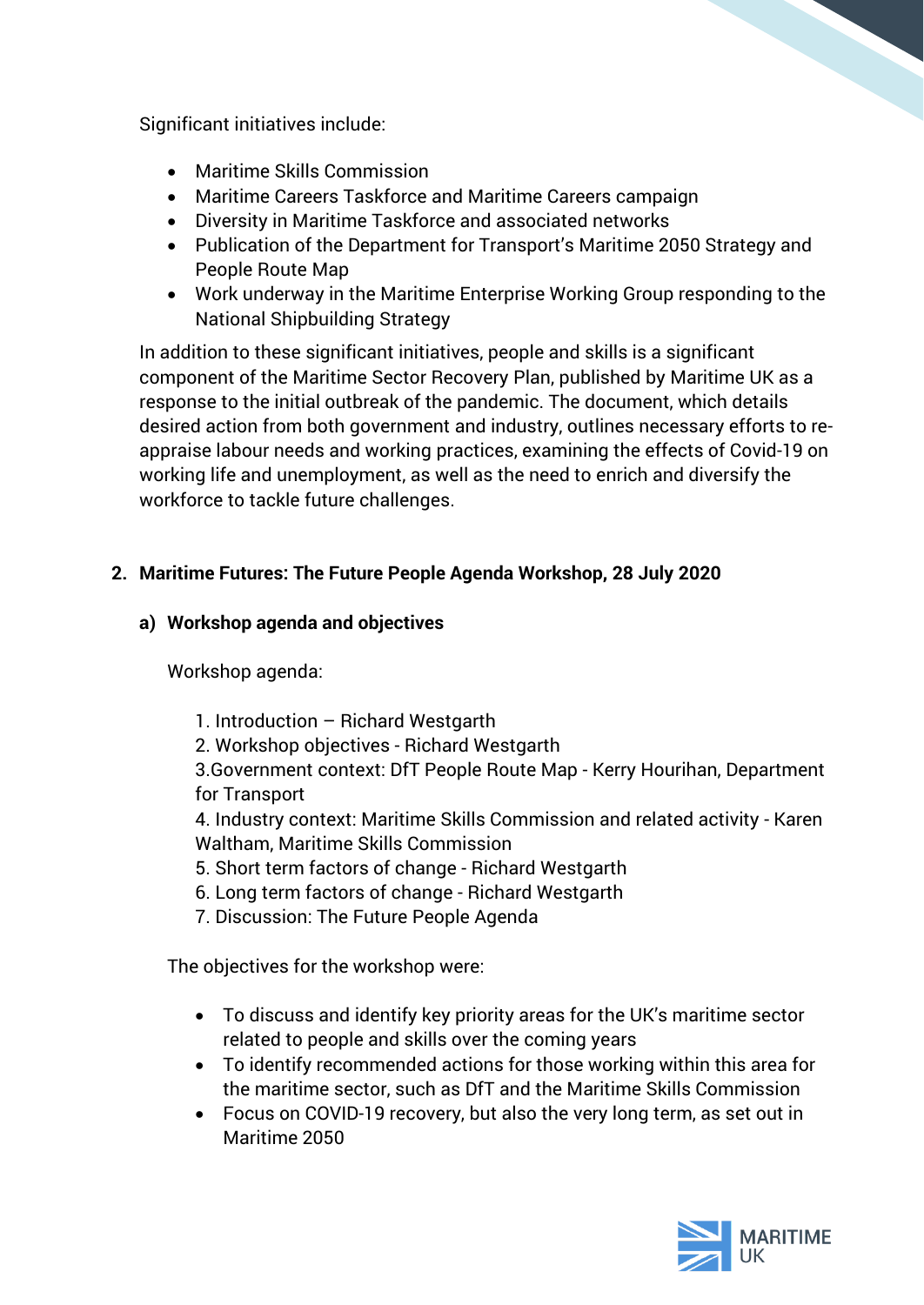The intention of the workshop was to result in a post-event report setting out ambitions within this area that could inform the work of various cross-sector working groups.

## **b) Presentations:**

## **Department for Transport**

Kerry Hourihan, Head of Maritime Skills and Training at DfT provided an overview of the current work of the Department to develop a Covid-19 recovery plan ('Route Map'), and highlighted the following asks made by the maritime industries through the DfT-led Restart and Recovery Working and Steering Group as well as through Maritime UK's Sector Recovery Plan;

Fiscal:

- Funding for a study into the diversity of the maritime sector
- Funding for the Maritime Skills Commission and Diversity in Maritime programme beyond the year-one grants already granted.

Non-fiscal:

- Increased focus on skills and training
- Increase flexibility in MCA training requirements
- Extension of the apprenticeship levy period in which levy funds may be used from two to three years and explore whether apprentice salaries can be subsidised
- Undertake a SMarT Review (the MCA are currently exploring what such a review could entail)
- Understanding the sector's current and future skills needs. This work is already underway through the Maritime Skills Commission's first assessment.

Employment and workforce:

- Ensure the sector is able to attract the best global talent.
- Fast track flexible working visas for company sponsored individuals, widening the talent pool for UK shipping businesses and increasing flexibility for international companies relocating to the UK.
- Prioritise international travel for maritime workers and students to study in the UK.
- Develop a social framework that lays out UK expectations for welfare of the UK maritime workforce.
- At ILO propose reforms to the Maritime Labour Convention which strengthen international regulations governing seafarer fatigue, welfare, pay and mental health.

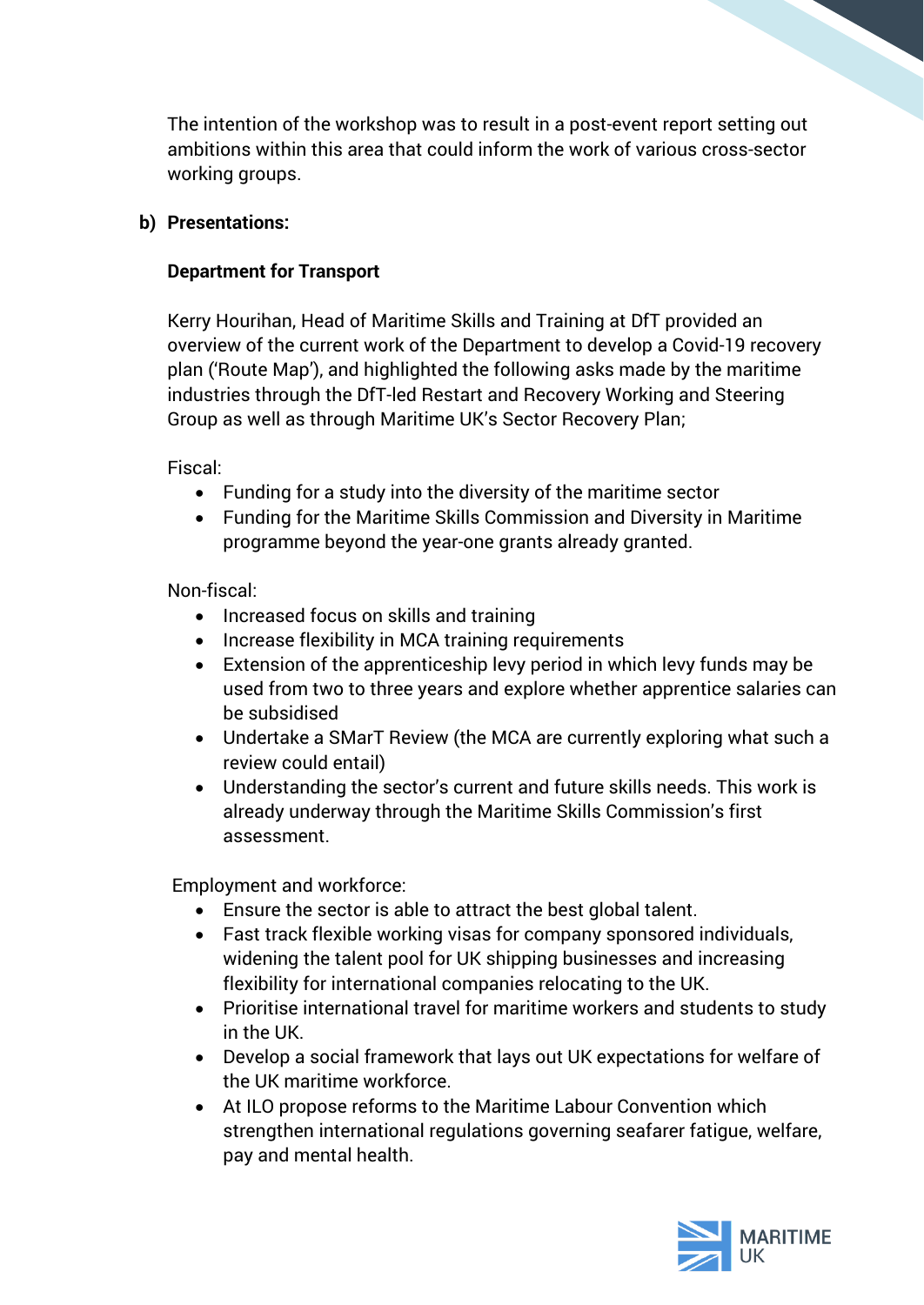• Home Office to extend points-based immigration system for seafarer rating grades. – Already agreed under SOC Code 8232 for ratings and 3513 for officers.

## **Maritime Skills Commission**

Karen Waltham, Commissioner in the Maritime Skills Commission, provided an overview of the industry context for the MSC and the aims of the group.

The aims of the MSC are:

1. To understand the skills needs of the sector, including the effects of technological change, and to make recommendations for action

2. To ensure that no part of the sector suffers from serious skills shortages or skills gaps

3. To ensure that the sector has the apprenticeships and qualifications it needs

4. To ensure that the sector has the training provision it needs (including the use of technology to engage learners and keep costs down)

5. To provide employers and individuals with clear information about career paths and re-training options

6. To ensure that employers have good quality recruits for their vacancies through effective promotion of maritime careers

7. To increase exports of maritime education and training

c) Short and long term drivers of change

Richard Westgarth provided a brief overview of the short term challenges related to skills anticipated through Maritime UK's Sector Recovery Plan, which examines the recovery of the sector following the initial outbreak of the Covid-19 pandemic in three stages: restart, recover and renew. The document sets out recommendations for industry and government and makes explicit reference to industry initiatives such as the MSC, Maritime Careers and Diversity in Maritime programmes. 'People' is a key priority for the recovery of the sector alongside innovation, environment, regional growth and competitiveness.

An overview was also provided of some of the key drivers of change in the longer term, both for the maritime sector and for the economy as a whole. These were thought to be:

- Smart technology and autonomous systems, and changing workplace structures and needs related to the introduction of these technologies
- Digitalisation (impact on skills needs, shift patterns and so on)

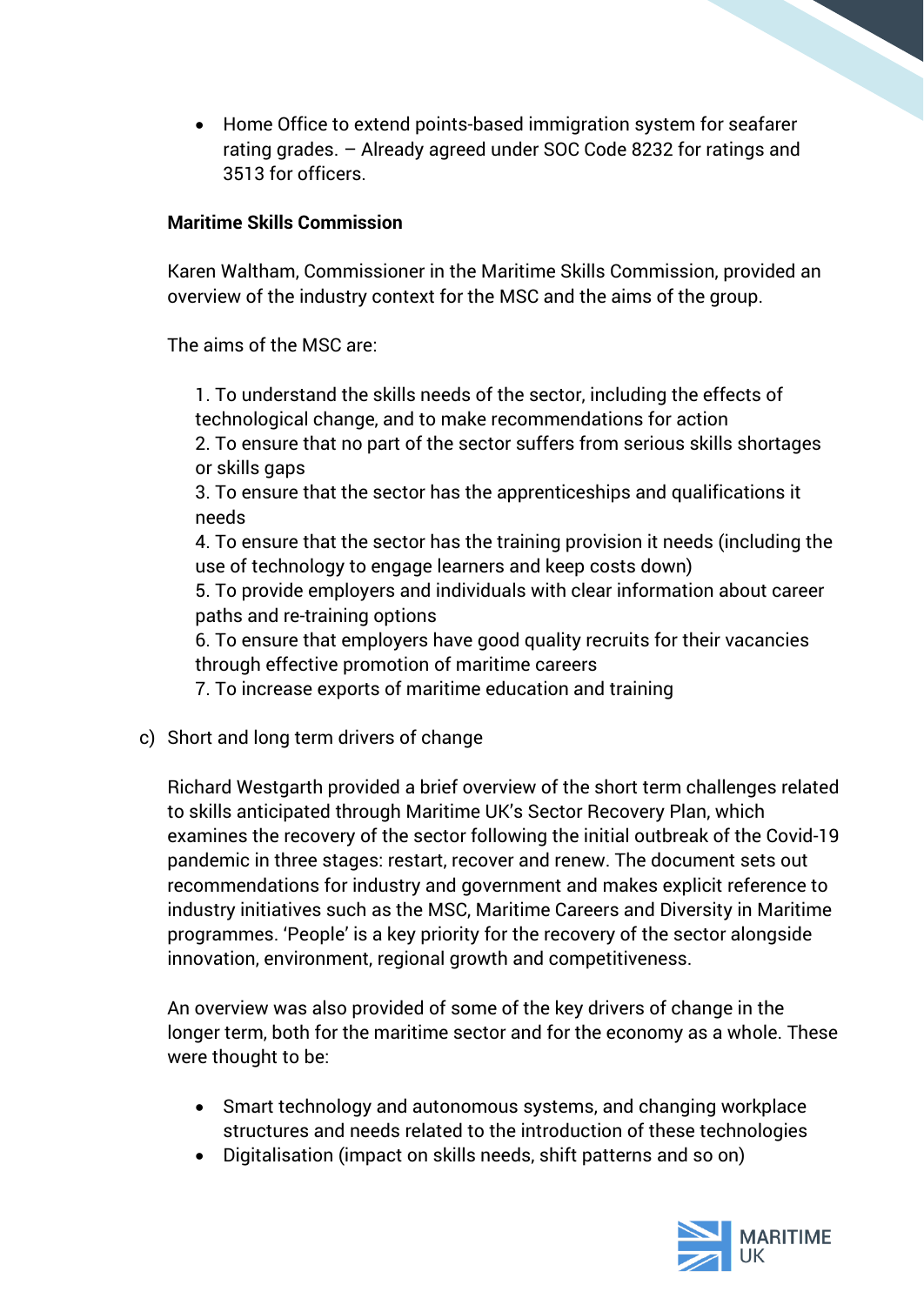- Diversity (opening opportunities to a broader base of people)
- Decarbonisation and sustainability (new technologies, skills needed to handle new processes)



The third decade of the 21st Century - a dynamic if not turbulent future



Changing trade policies, (BREXIT, **US America First and China's belt** and road)



Changing populations continue the move to cities - and most of the biggest cities are ports



Impact of COVID-19 is causing everyone to revisit the "global" norms'



An increasingly digital, interconnected cyber world



Resilience and connectivity as new priorities as we adjust to this unpredictable future.



Pandemic, coupled with Fourth Industrial Revolution technology will accelerate change



Volatility



The green agenda, net zero challenge is driving society towards sustainable solutions.

#### **3. Discussion and priorities**

A discussion was held amongst workshop participants regarding important factors of considerations and potential issues when considering the future skills needs of the maritime sector in the UK. The following key points were raised:

#### **International competition:**

• There is a need to ensure that UK regulations and policy is created with an awareness of the ways in which policies in other countries differ, especially in regard to seafarers who work internationally. Salaries must be competitive, both domestically and internationally. Key to ensuring international competitiveness for the UK maritime sector is understanding the skills needs and gaps that currently exists and that will exist in the future.

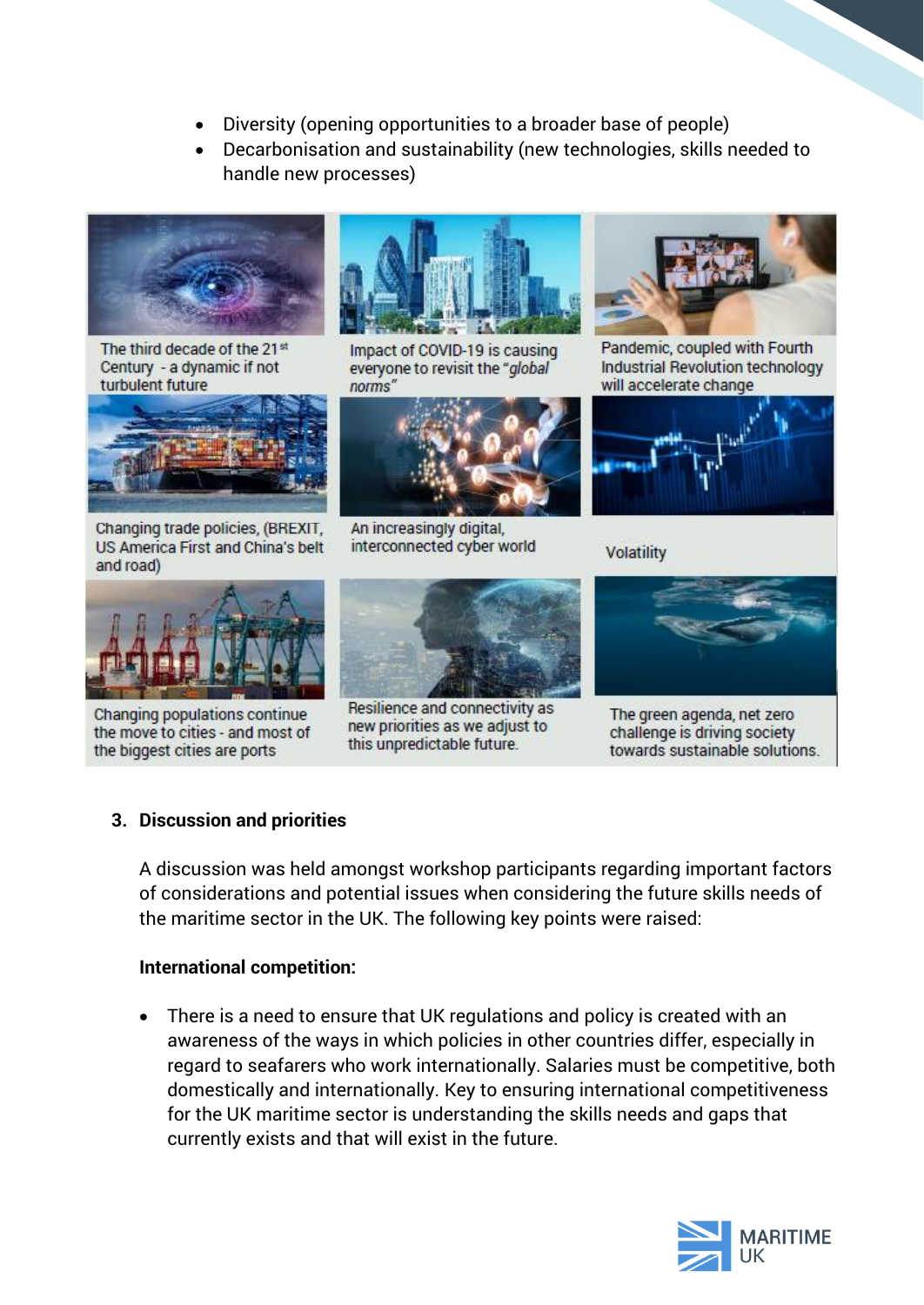**Recommendation:** The Maritime Skills Commission should consider benchmarking UK skills, salaries and future skills demand against other nations.

## **Transferable skills and career-level recruitment:**

• Following the rising unemployment as a result of the initial outbreak of the Covid-19 pandemic, it will be important to understand how skills can be transferred across to the UK maritime sector, and how job-seekers can be attracted to the sector. This applies to roles both on shore and at sea. Skills should be taught to people so they can build a career within the maritime sector, this would also include cross-sector recruitment, i.e. seafarers coming ashore to work in maritime roles on land.

**Recommendation:** The Maritime UK People and Skills Forum should consider short term opportunities to engage with and recruit from adjacent sectors against current known shortages.

#### **Digitalisation and COVID**

• The outbreak of the pandemic in early 2020 has worked as an accelerator to digitalisation and associated changes. The maritime sector has been forced to adapt at a more rapid pace, but there are seen to be opportunities within this space to attract larger numbers of jobseekers to maritime roles across the sector. With the growing demand for digital skills across the sector, a survey should be conducted to establish the medium- and long-term potential demand across all areas of the sector, in a similar way that other sectors have developed national digital skills strategies.

**Recommendation:** The MSC should consider developing a national maritime skills strategy for digital skills.

#### **Connectivity at sea:**

• Better connectivity at sea would make seafaring roles more attractive to young jobseekers and has been proven to have mental health benefits and increase the time people spend in seafaring roles. Increased connectivity could also increase access to online training.

**Recommendation:** Maritime UK should request their Technology and Innovation Group / MarRI-UK to undertake a short study on the potential application of emerging technologies such as 5G and satellite solutions to establish future

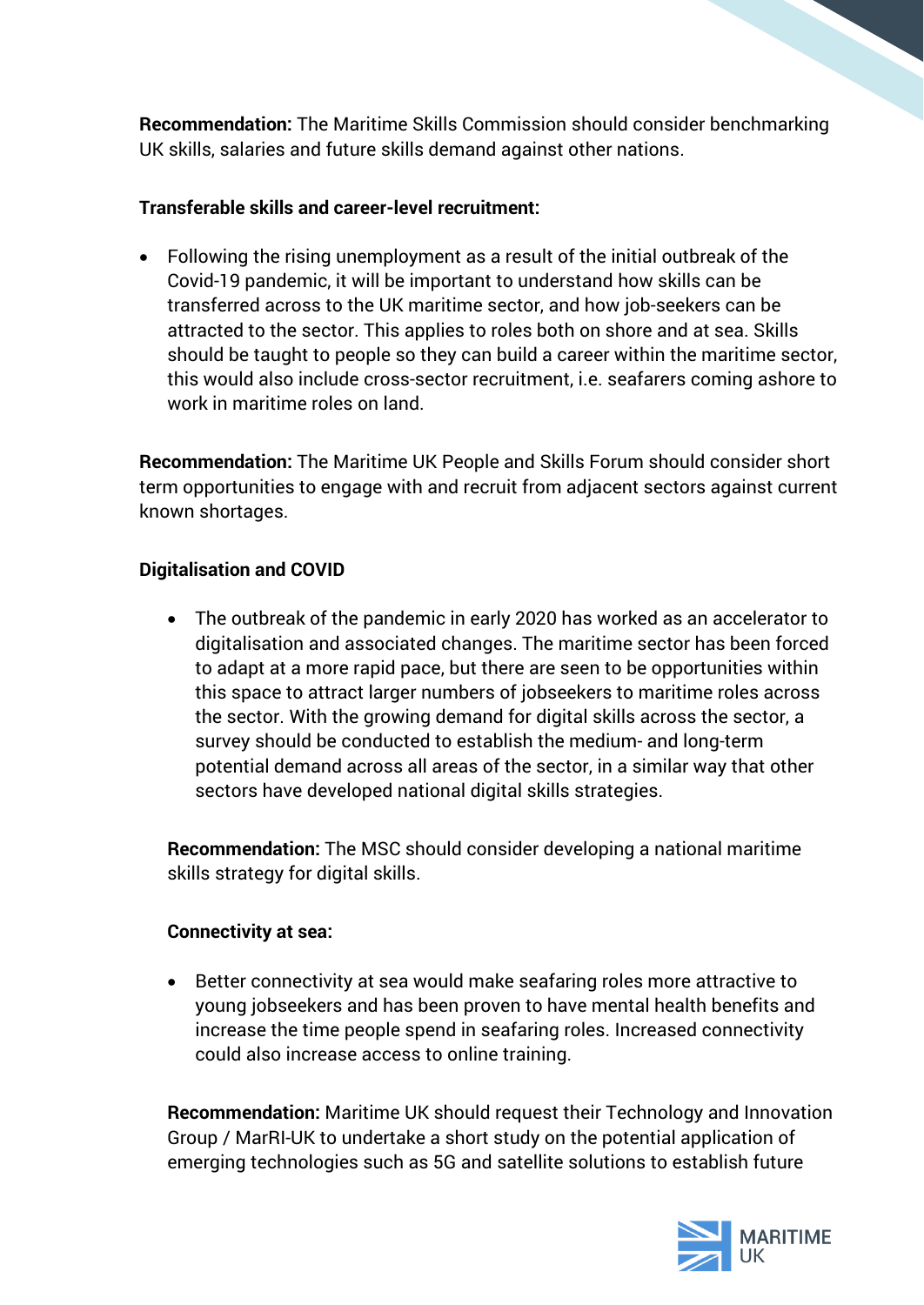seafarer connectivity requirements and develop a roadmap for implementing improved connectivity.